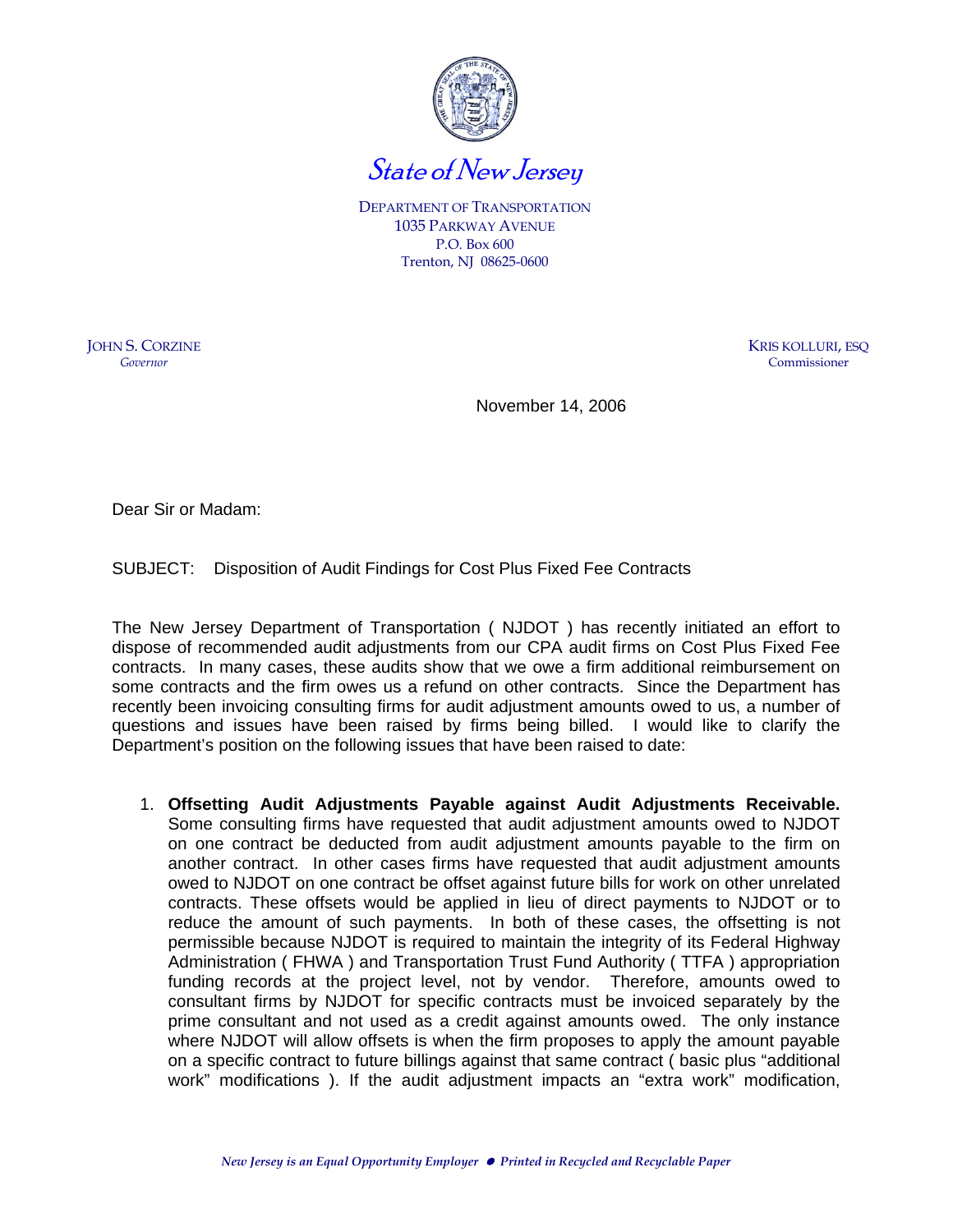NJDOT will allow the firm to offset that amount against future costs billable to that specific extra work modification.

- **2. Direct Billing of Audit Adjustments to Subcontractors ( Privity ).** Since many consultant firms serve as both prime consultants and subconsultants, the simplest administrative procedure for addressing audit findings would be to handle all the adjustments for prime and subconsultant work directly with the firm being audited. The Department of Transportation, however, has no legal contractual relationship with subconsultants and, therefore, we have determined that it is problematic to be making or receiving payments directly from firms when they are acting as subconsultants. Accordingly, all NJDOT billing for overpayments will be directed to the appropriate prime consultant. Similarly, any reimbursement due to a subconsultant as a result of an audit adjustment should be invoiced to NJDOT by the appropriate prime consultant.
- 3. **Impact of Audit Adjustments on Ceilings.** Audit adjustments do not have any direct effect on contract ceilings. If an audit adjustment results in additional reimbursement due to a company which is in excess of the contract ceiling, there is no automatic adjustment of the ceiling. If the consultant firm believes a ceiling adjustment is warranted, the justification should be submitted to NJDOT's project manager. The NJDOT project manager will evaluate the particular circumstances and determine whether an increase in the ceiling is warranted. If the ceiling is not raised, the consulting firm may only invoice NJDOT for audit adjustments up to the ceiling.
- 4. **Costs in Excess of Contract Ceiling.** If an audit adjustment results in a refund due to NJDOT, the total contract cost on some projects will drop from the contract ceiling to some lesser amount. Some firms have reported that they have incurred costs on projects in excess of current ceilings but have not previously disclosed those costs in their billings to NJDOT. They are now seeking to bill those costs where an audit adjustment has left total contract costs under the ceiling. Where those situations currently exist, the Department will evaluate the previously undisclosed costs and documentation on a case-by-case basis to determine whether they are still billable. For future billing, the Department recommends that total costs incurred be displayed in each periodic billing and that any amounts in excess of the ceiling be deducted to generate a net payment due. This will eliminate the need to provide separate justification to bill these costs in the future if audit adjustments generate the ability to do so.
- 5. **Arbitration of Audit Report Findings.** Federal Law 23 USC. 112 (b) (2) (c) requires that contracts for engineering services be performed and audited in compliance with the cost principles contained in the Federal Acquisition Regulations, Title 48, Chapter 1, Part 31-Contract Cost Principles and Procedures ("Part 31"). Part 31 contains cost principles and procedures for pricing contracts, subcontracts, and modifications to contracts. These guidelines are supplemented by the "Uniform Audit and Accounting Guide for Audits of Transportation Consultants Indirect Cost Rates," published by the American Association of State Highway and Transportation Officials ( AASHTO ). These guidelines are very specific and generally not subject to interpretation. They are meant to be applied consistently and uniformly by all auditors of federal contracts anywhere in the United States. Although not all NJDOT contracts are federally funded, we abide by federal audit standards on all our contracts. Firms that have questions or issues with any audit findings should first discuss their concerns with the independent CPA auditing firm. If the questions or issues raised are not satisfactorily addressed by the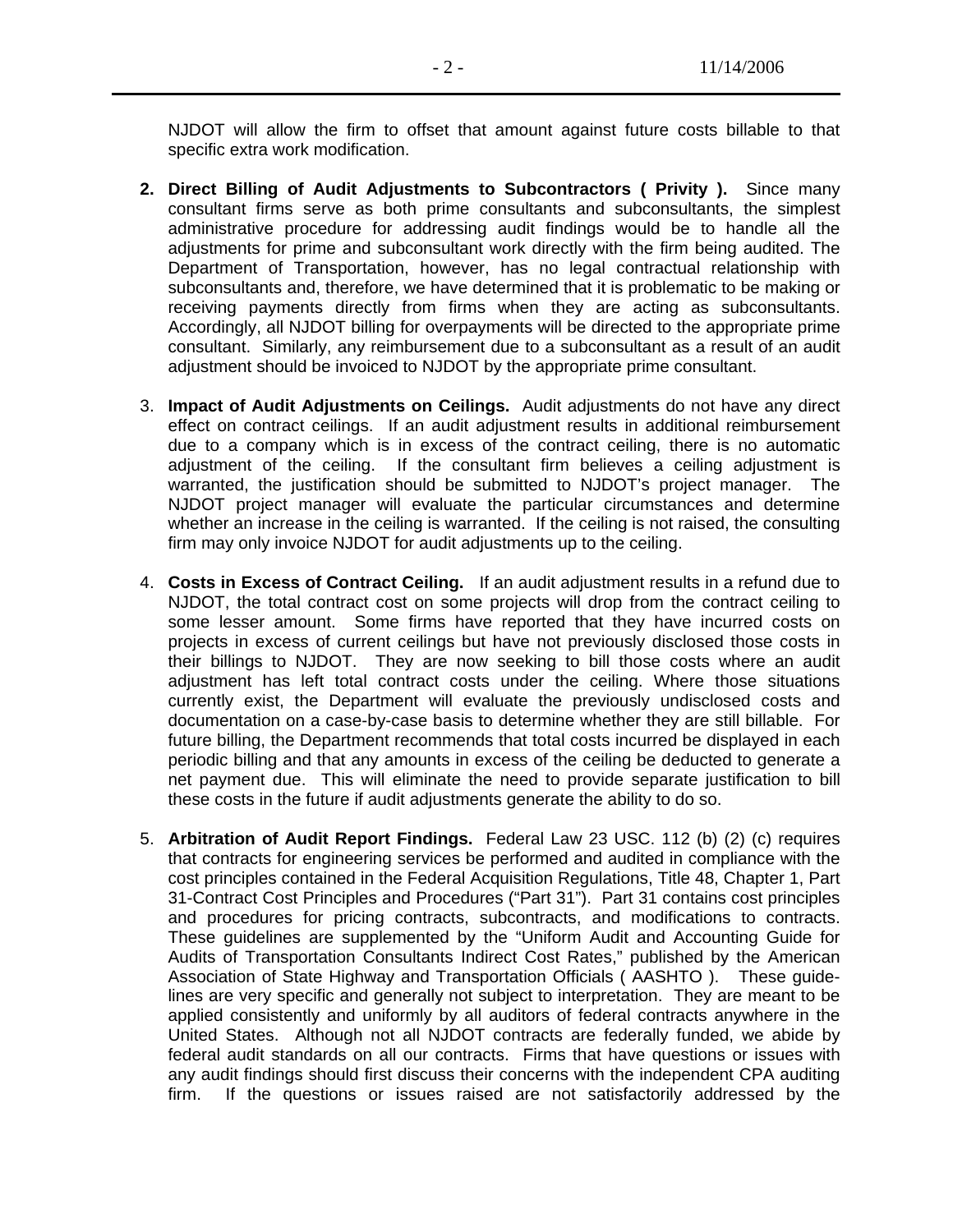independent CPA auditing firm, the consulting firm can contact the Manager, Bureau of Auditing, New Jersey Department of Transportation, for further discussion of the questions or issues. The Bureau of Auditing will be responsible for making the final determination regarding the application of FAR cost principles to any NJDOT consultant agreement. NJDOT does not intend to create any other level of administrative appeal regarding disputes over audit adjustments.

- 6. **Negotiation of Amounts Owed.** The NJDOT has no legal authority to negotiate lower amounts than have been found due by the independent CPA audit reports. In those instances, however, where a lump sum payment may represent an economic hardship on the company, NJDOT will allow periodic payments not to exceed one calendar year from date of billing.
- 7. **Interim versus Contract Completion Audits.** Currently, NJDOT audits and adjusts all active or closed contracts on a two to three year cycle. The concept of auditing and adjusting contracts only at contract completion would help the audit disposition process. Most NJDOT consultant agreements, however, include various types of additional work and extra work contract modifications which delay the final closing of agreements. Auditing these types of agreements at closing only would further extend the Department's current audit cycle. The Department does not currently have the authority from FHWA to take any actions which would extend the audit cycles beyond current time frames.
- 8. **Final Contract Release.** The Department does not currently issue a final release of contract certificate. The concept in issuing such a release is practical and would help consulting firms determine the need for records retention. Beginning immediately, the Department will issue a letter advising the consultant that the audit of cost is complete and the contract is considered closed. This will enable the firm to calculate the three year record retention date that is required by the FHWA and the NJDOT. It shall not, however, relieve the consultant of its obligation to indemnify and defend the NJDOT from claims resulting from the firm's negligence.

If you have any questions regarding these issues or others related to audit process, please contact Joseph J. Licari, Director, Division of Accounting and Auditing at ( 609 ) 530-2343.

Sincerely,

Stac Hamson

 Steven B. Hanson Chief Financial Officer